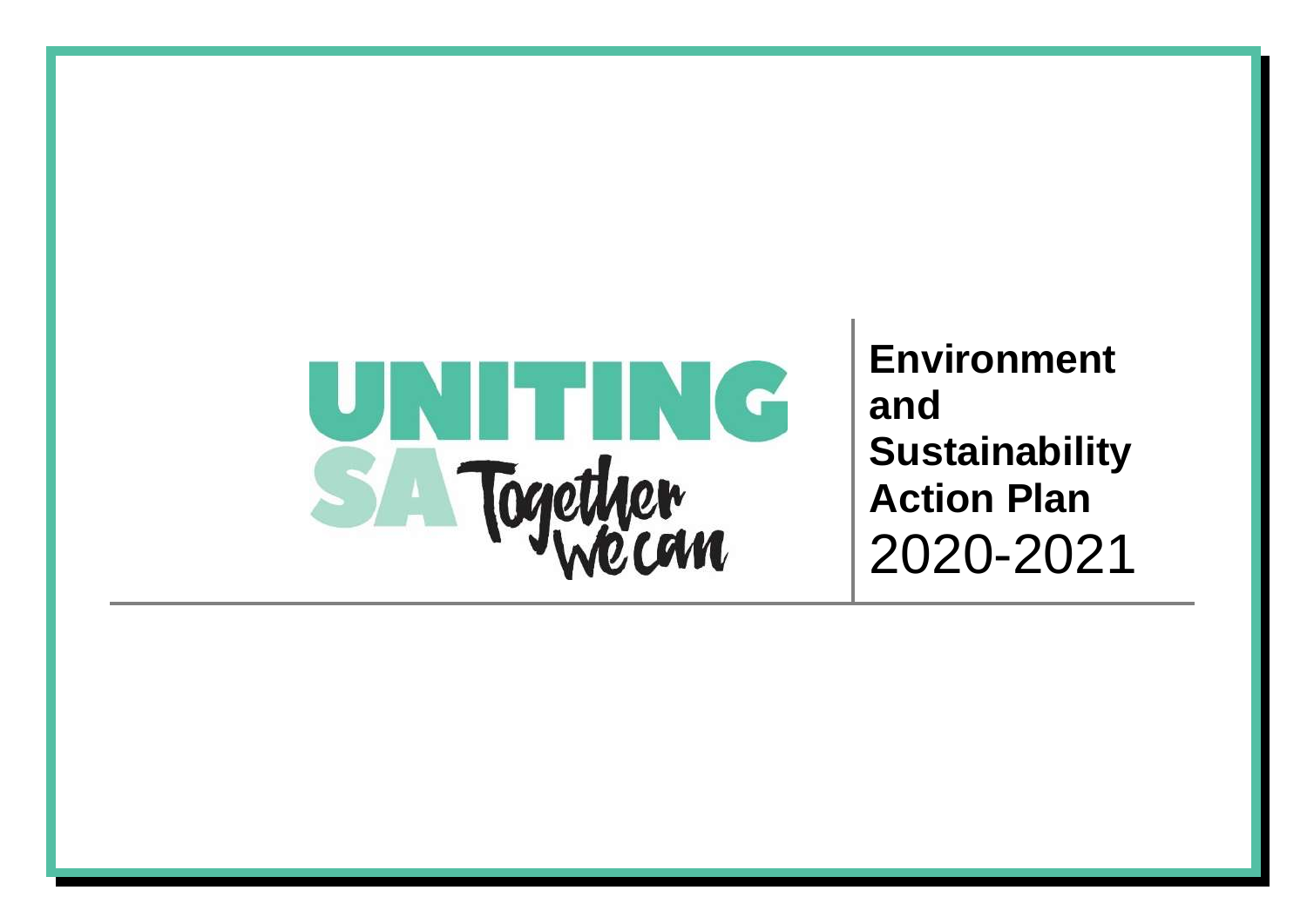## **Acknowledgment of Country**



UnitingSA acknowledges the Traditional Lands of the Kaurna People across South Australia.

We pay our respects to the Elders past, present and emerging, for they hold the memories, the traditions, the culture and hopes of Aboriginal and Torres Strait Islander peoples across the state.

We respect and support their spiritual relationship with their Country.

A better understanding and respect for Aboriginal and Torres Strait Islander cultures develops an enriched appreciation of Australia's cultural heritage and can lead to reconciliation.

This is essential to the maturity of Australia as a nation and fundamental to the development of an Australian identity.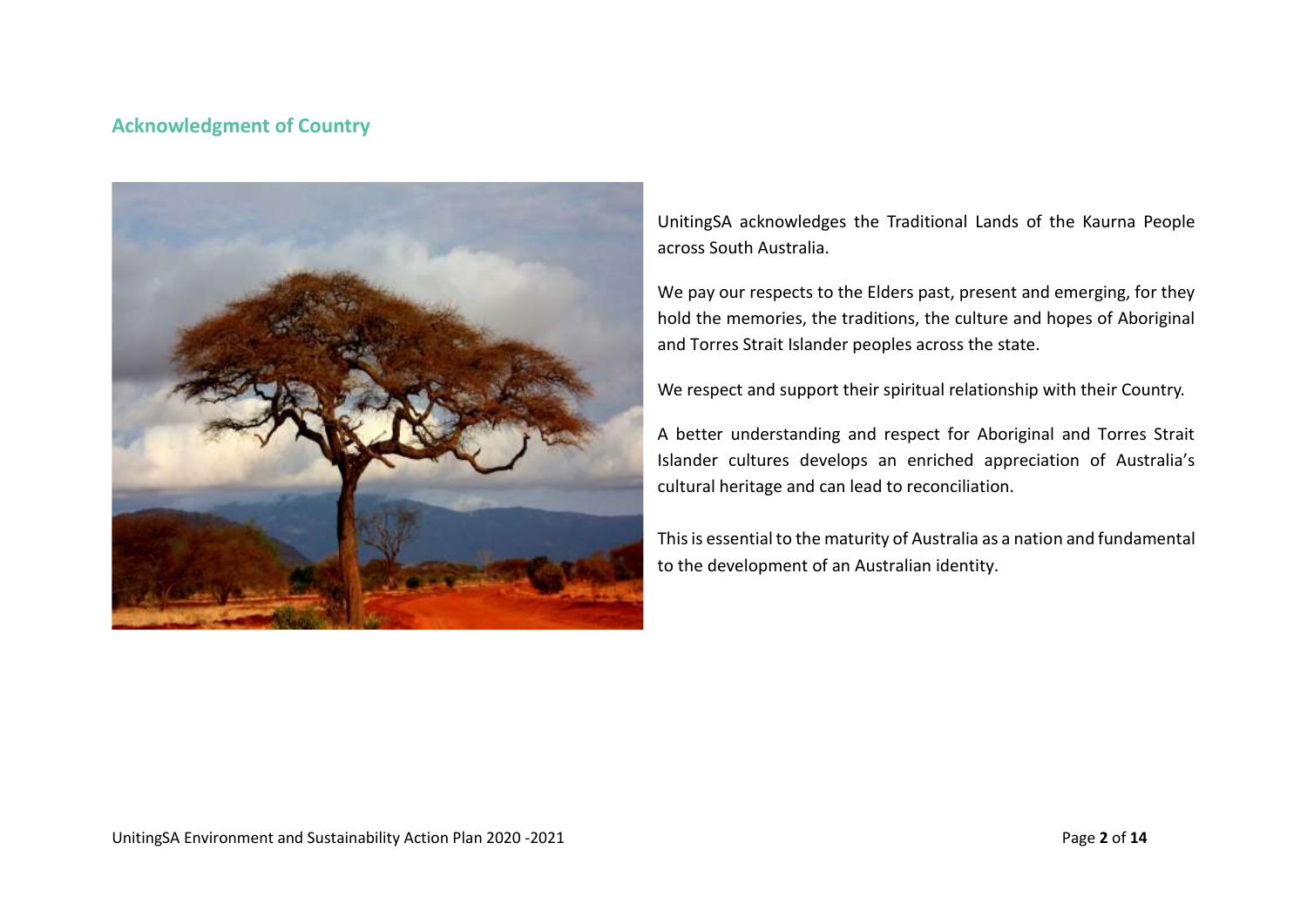## **Table of Contents**

| Foreword                       | Page 4  |
|--------------------------------|---------|
| Our Vision, Mission and Values | Page 5  |
| Introduction and Background    | Page 6  |
| People                         | Page 7  |
| Planet                         | Page 8  |
| Profit                         | Page 9  |
| Power                          | Page 10 |
| Products                       | Page 12 |
| Policy                         | Page 13 |
| Your Ideas and Suggestions     | Page 14 |
| <b>Further Information</b>     | Page 14 |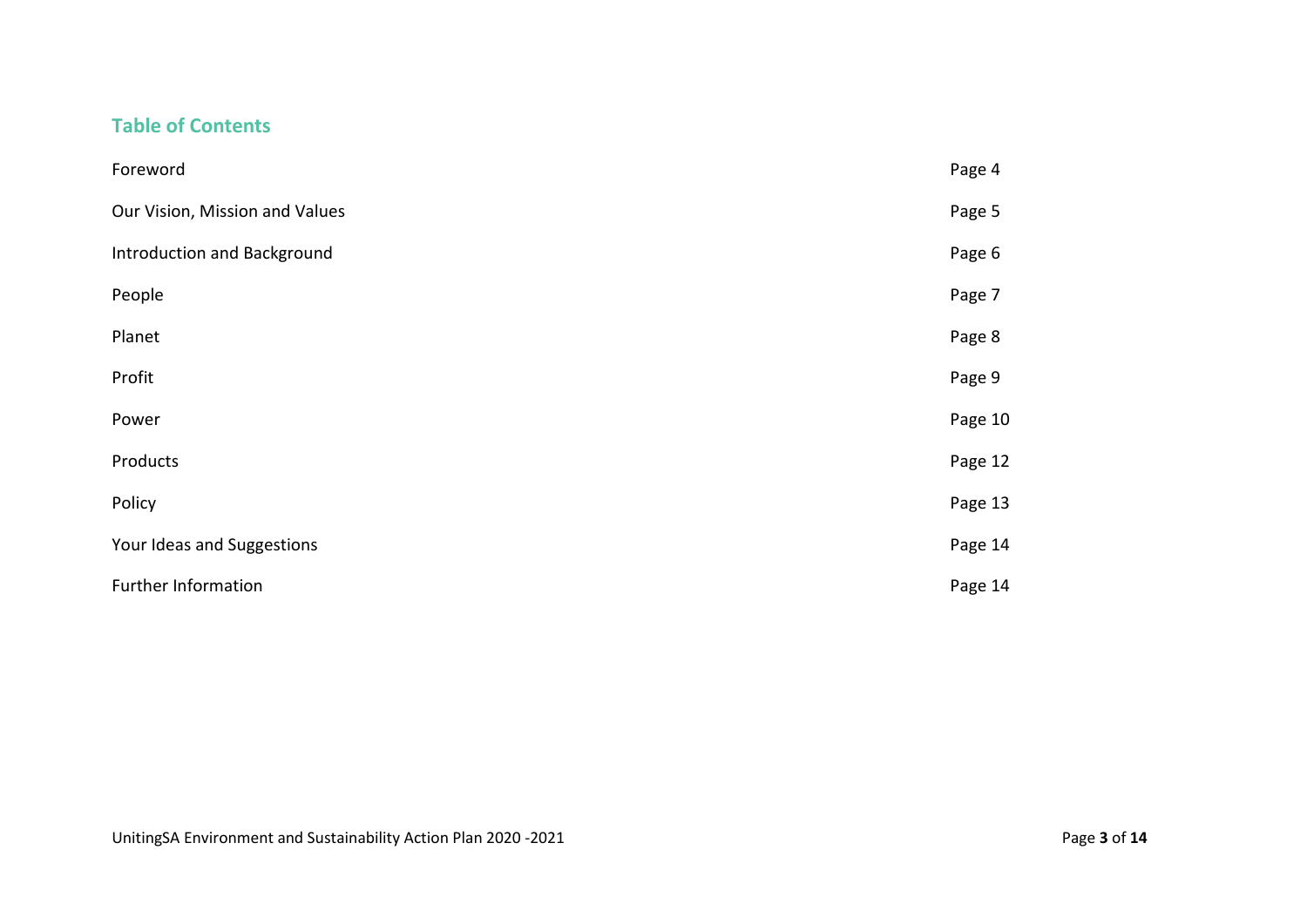## **Foreword by CEO**

UnitingSA supports more than 10,000 community members every year. Established in 1919 and governed by a Board of Directors, UnitingSA is a community service agency of the Uniting Church in Australia and forms part of the national UnitingCare network. More than 1,000 employees and 160 volunteers deliver a diverse range of programs across Aged Care, Community Services, Community Housing and Employment Services. Together, employees and volunteers work towards empowering people in need, building communities and strengthening families.

UnitingSA is striving for a sustainable future and as such, the organisation is committed to minimising the impact on the environment from its business operations. We will achieve this by:

- Complying with applicable local, state, and federal environmental regulations.
- Continually seeking to improve the environmental performance of our services.
- Engaging employees, customers and suppliers in reducing the organisation's carbon footprint.
- Training appropriate employees in sustainability management.
- Encouraging the development of innovative, sustainable products and services.
- Adopting sustainable procurement practices.
- Actively encouraging and supporting our suppliers to adopt sustainable practices.
- Using finite resources, including paper, energy, fuel and water as efficiently as possible.

Our Environment and Sustainability Action Plan will provide the strategiesto assist us to measure and periodically report on our progress towards our sustainability goals. The Quality, Safety and Risk Management Council endorse the UnitingSA Environment and Sustainability Action Plan. This plan has been developed in consultation with employees and key stakeholders within UnitingSA.

Yours sincerely,

**Libby Craft** Chief Executive Officer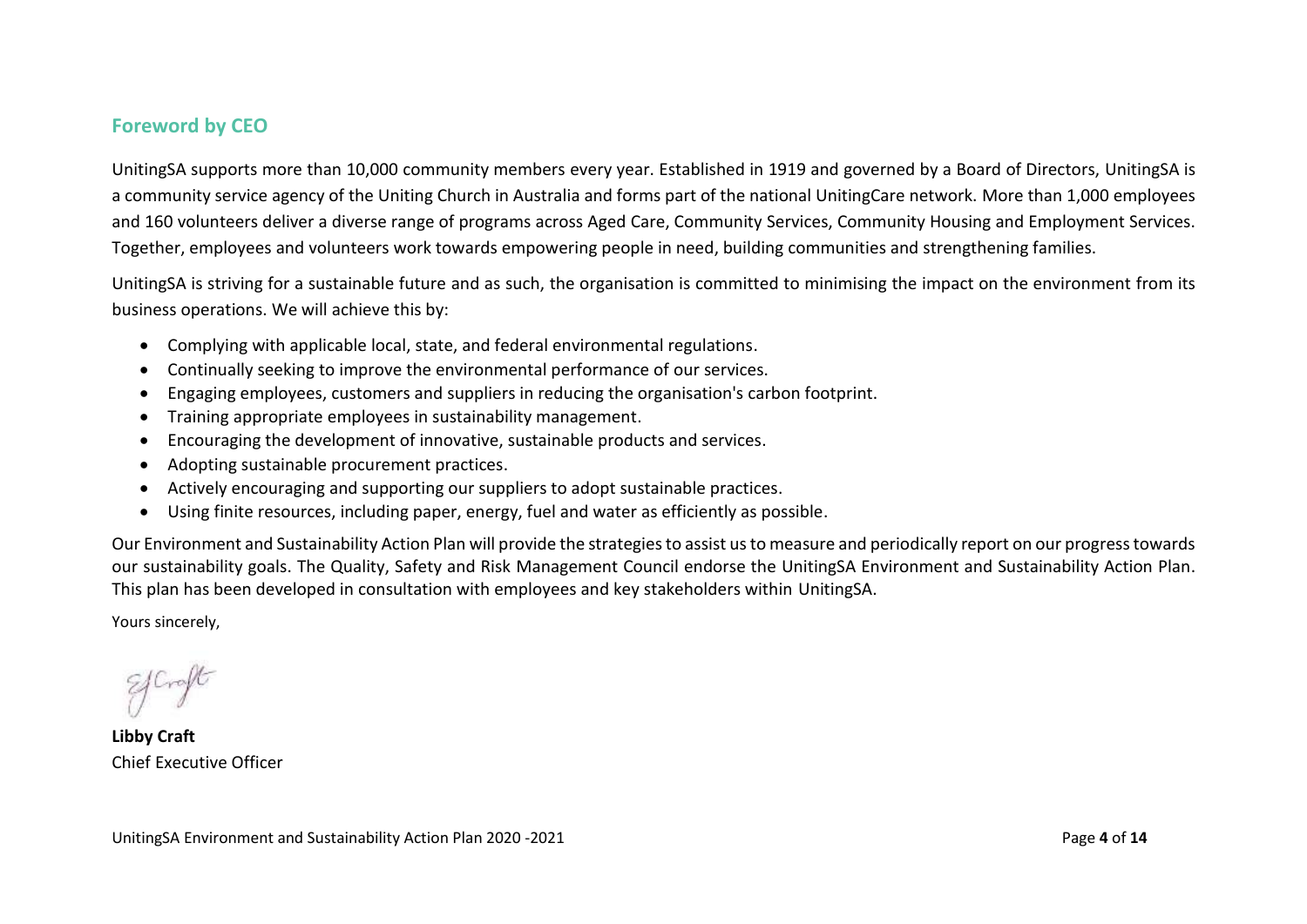### **Our Vision**

A compassionate, respectful and just community in which all people participate and flourish.

### **Our Mission**

UnitingSA is an influential and vibrant organisation providing services to the community and empowering people.

### **Our Values**

| Respect | Compassion | Courage | <b>Integrity</b> |
|---------|------------|---------|------------------|
|         |            |         |                  |

### **Goals and Organisational Strategies**

### **Goal 1 Partner with people to ensure their inclusion, independence and wellbeing**

- Create strategic partnerships and collaborate to develop solutions.
- $\bullet$  Identify and strengthen services that add value for our customers.
- Speak out on matters of injustice and inequity.
- Build partnerships with, and support aspirations of, Aboriginal and Torres Strait Islander peoples.

### **Goal 2 Design and deliver customer orientated services and supports in aged care, housing and community services**

- Implement the Aged Care Master Plan to revitalise and build aged care infrastructure to contemporary standards that meet and exceed consumer expectations.
- Offer a seamless continuum of care for older people and increase the number and range of in-home services.
- Develop and implement the Housing Action Plan.
- Continue to be a leading provider of community mental health services.
- Revitalise and increase our community housing portfolio.

#### **Goal 3 Drive a dynamic and sustainable business**

- Prepare the organisation for the future.
- Develop our business culture aligned with mission and values.
- Increase the number and range of viable and sustainable services and programs.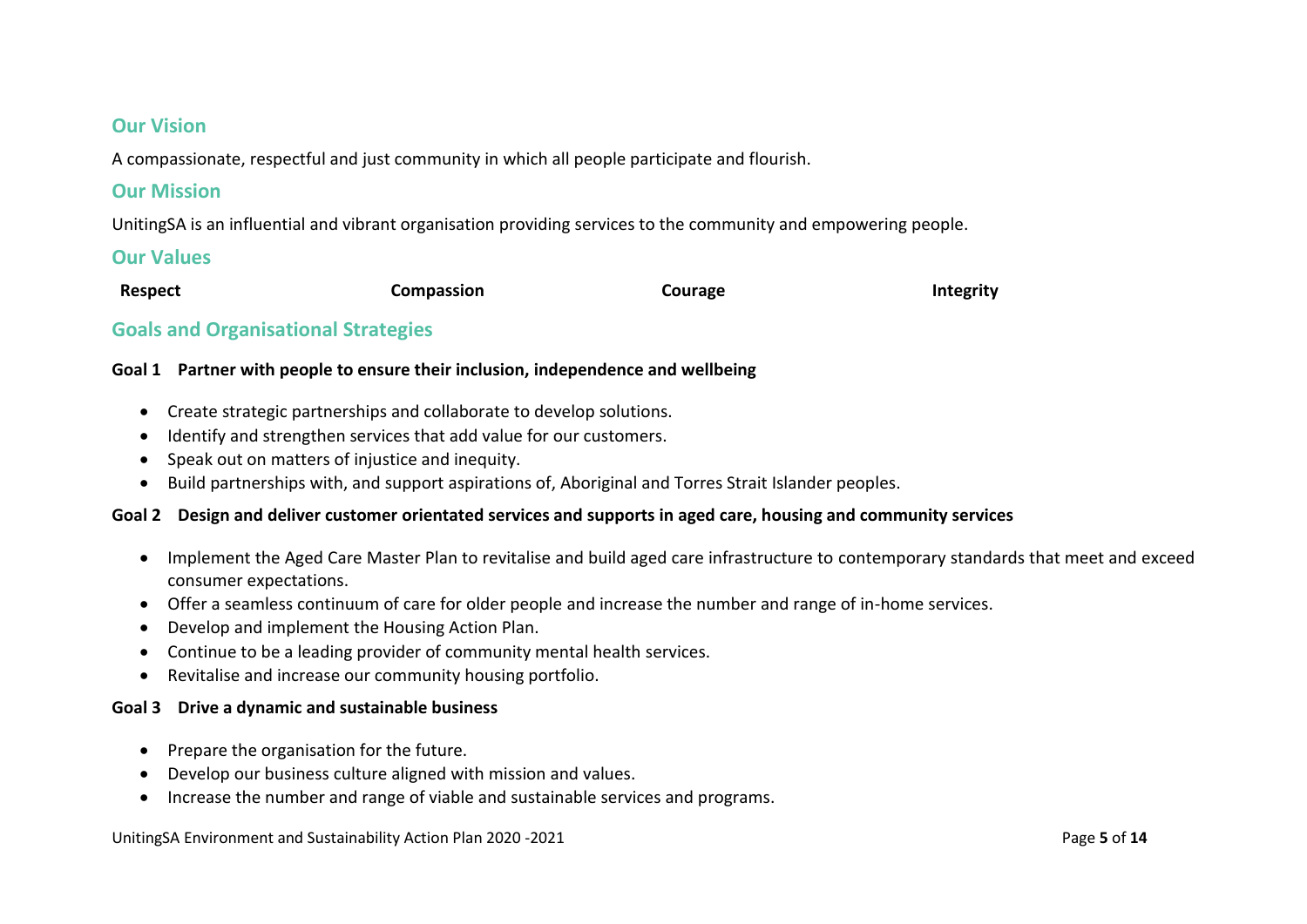### **Introduction and Background**

This Environment and Sustainability Action Plan is a strategic document which provides a framework for helping us to ensure that a realistic and consistent set of environmental targets and actions are documented and implemented within agreed time frames.



UnitingSA understands its impact on the environment through the use of paper and office equipment, use of electricity, water and gas, travel requirements as well as green waste management. We would like to introduce strategies to begin reducing our environmental impact whilst improving our business sustainability.

The actions contained within the Environment and Sustainability Action Plan are arranged under six themes. Each of these themes has a corresponding broad goal. In summary this action plan are based on the 6P Green Program: People, Planet, Profit, Power, Products and Policy.

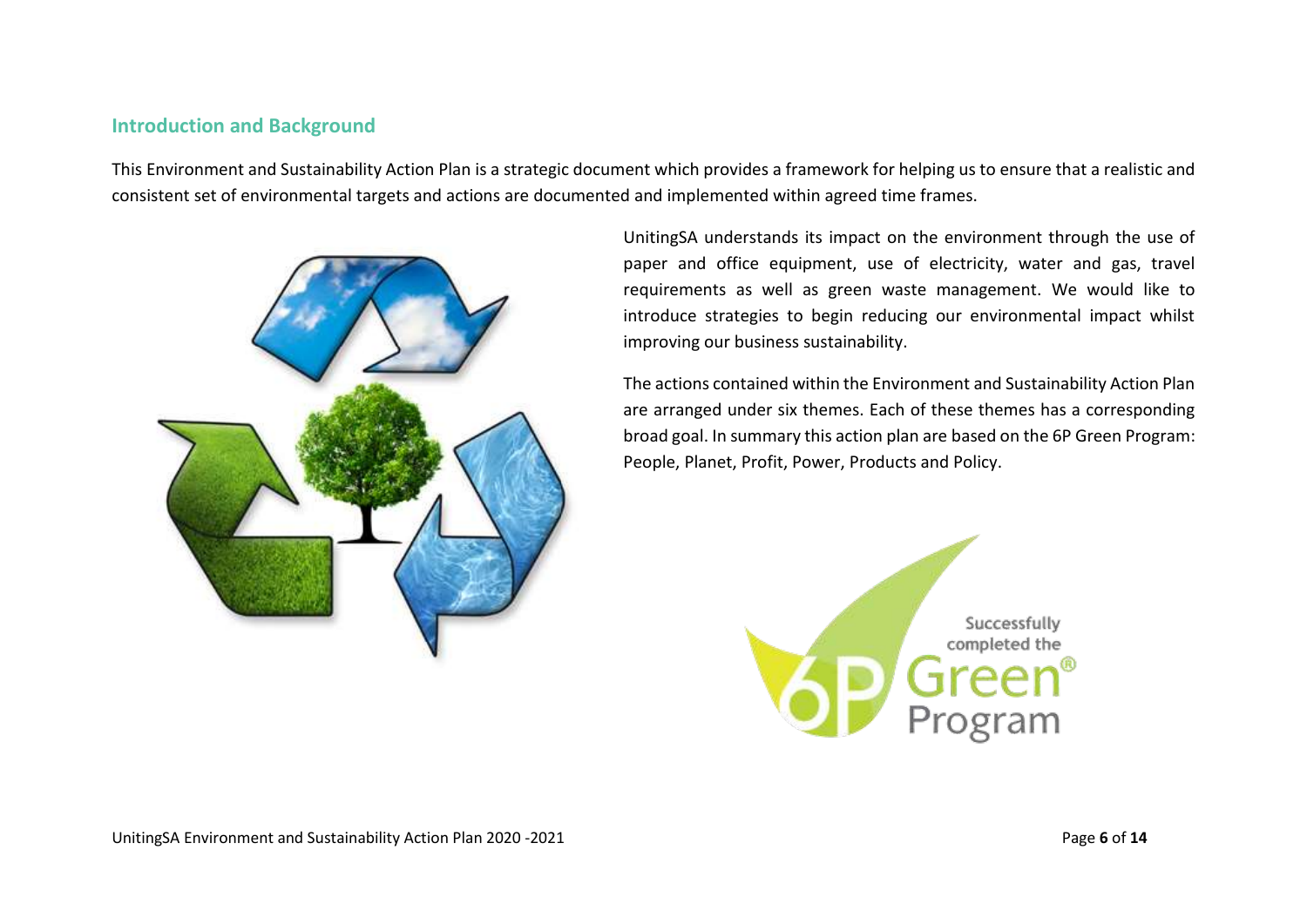# **Goal 1: People**

# **Focus Area: To embed sustainability across UnitingSA services.**

|    | <b>Activities</b>                                                                                                                      | <b>Responsibilities</b>                                  | <b>Timeline</b>  | <b>Target / Indicators</b>                                                                                                                                |
|----|----------------------------------------------------------------------------------------------------------------------------------------|----------------------------------------------------------|------------------|-----------------------------------------------------------------------------------------------------------------------------------------------------------|
| 1. | Maintain and monitor waste management<br><b>Executive Manager</b><br>Property and Housing,<br>programs.                                | <b>Manager Property</b><br>Services & Manager<br>Quality | <b>July 2021</b> | a. All sites have clear signage and posters in<br>place.                                                                                                  |
|    |                                                                                                                                        |                                                          |                  |                                                                                                                                                           |
|    |                                                                                                                                        |                                                          |                  | National Recycling Week in November (to<br>c.<br>bring a national focus to the environmental<br>benefits of recycling) is promoted on an<br>annual basis. |
| 2. | Maintain a sustainability section for the<br>'Corporate Employee Orientation' presentation<br>and ensure the 'New Employee / Volunteer | <b>Manager Quality</b>                                   | <b>July 2021</b> | The 'Corporate Employee Orientation'<br>a.<br>presentation is reviewed and updated<br>annually.                                                           |
|    | Induction Checklist' includes environmental<br>considerations for each site.                                                           |                                                          |                  | b. Sustainability section is maintained on<br>Intranet.                                                                                                   |
|    |                                                                                                                                        |                                                          |                  | 'New Employee / Volunteer Induction<br>$\mathsf{C}$ .<br>Checklist' maintains section with<br>environmental requirements.                                 |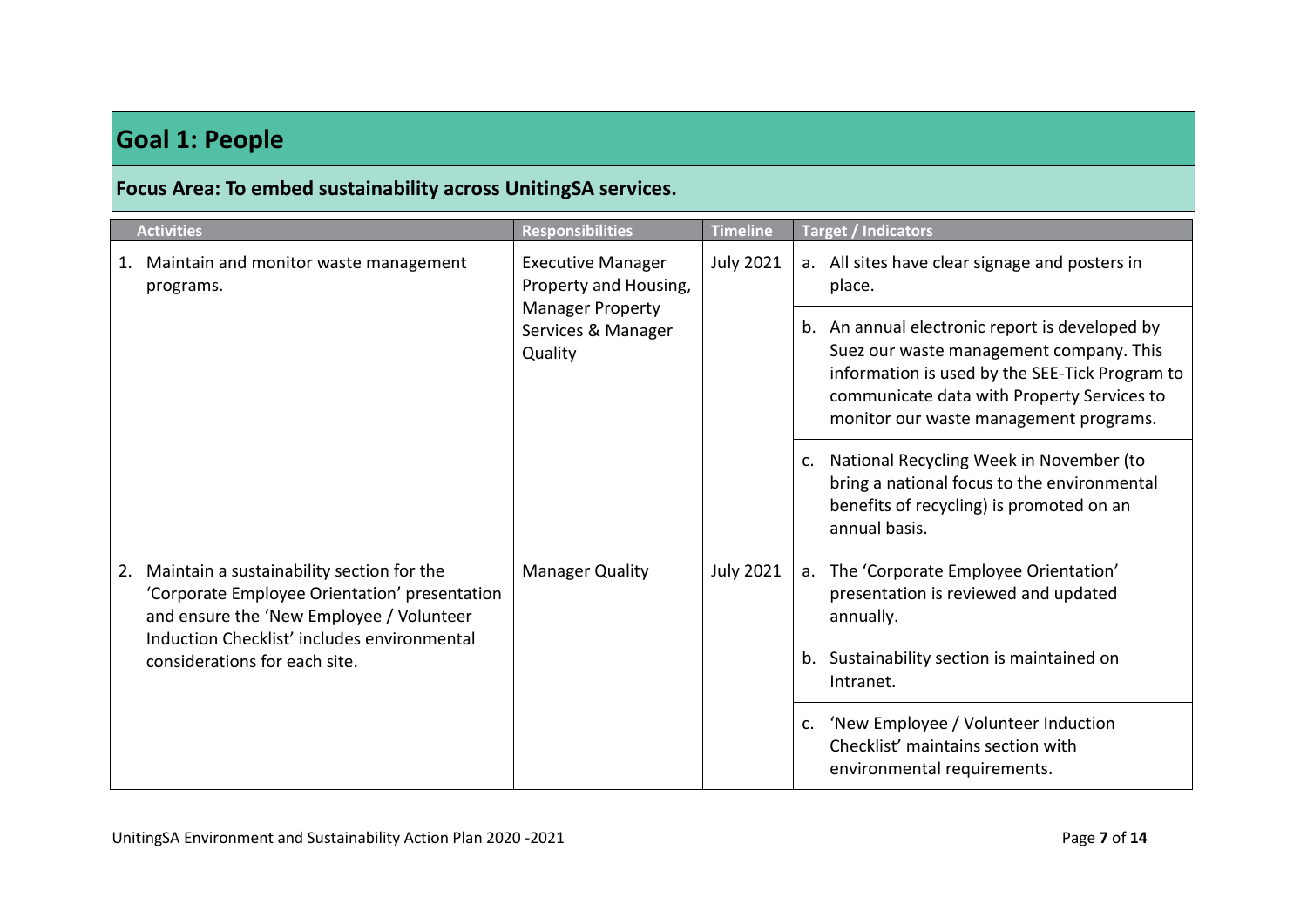# **Goal 2: Planet**

**Focus Area: To increase the awareness amongst Managers, employees and other stakeholders on the impacts of environmental sustainability issues to manage the potential associated business risks.**

| <b>Activities</b>                                                                                                                | <b>Responsibilities</b>                                                                                                                     | <b>Timeline</b>  | <b>Target / Indicators</b>                                                                                                                                                                                                                                                                                        |                                                                                                                                                                         |
|----------------------------------------------------------------------------------------------------------------------------------|---------------------------------------------------------------------------------------------------------------------------------------------|------------------|-------------------------------------------------------------------------------------------------------------------------------------------------------------------------------------------------------------------------------------------------------------------------------------------------------------------|-------------------------------------------------------------------------------------------------------------------------------------------------------------------------|
| Maintain a range of strategies to advertise our<br>commitment to the environment to reach<br>external stakeholders and sponsors. | <b>Executive Manager</b><br>Property and Housing,<br><b>Manager Property</b><br>Services & Manager<br>Quality<br><b>SASI Marketing Team</b> | <b>July 2021</b> | Environment and Sustainability information is<br>a.<br>maintained and updated on our Website as<br>required. The new Website will have suitable<br>information available.<br>E-Bulletin and newsletter articles are<br>$b_{1}$<br>promoted on a regular basis. Articles are<br>included in the Flourish magazine. |                                                                                                                                                                         |
|                                                                                                                                  |                                                                                                                                             |                  |                                                                                                                                                                                                                                                                                                                   | The employee 'Have Your Say' process is<br>communicated to staff to encourage new<br>environmental suggestions during National<br>Recycling Week in November each year. |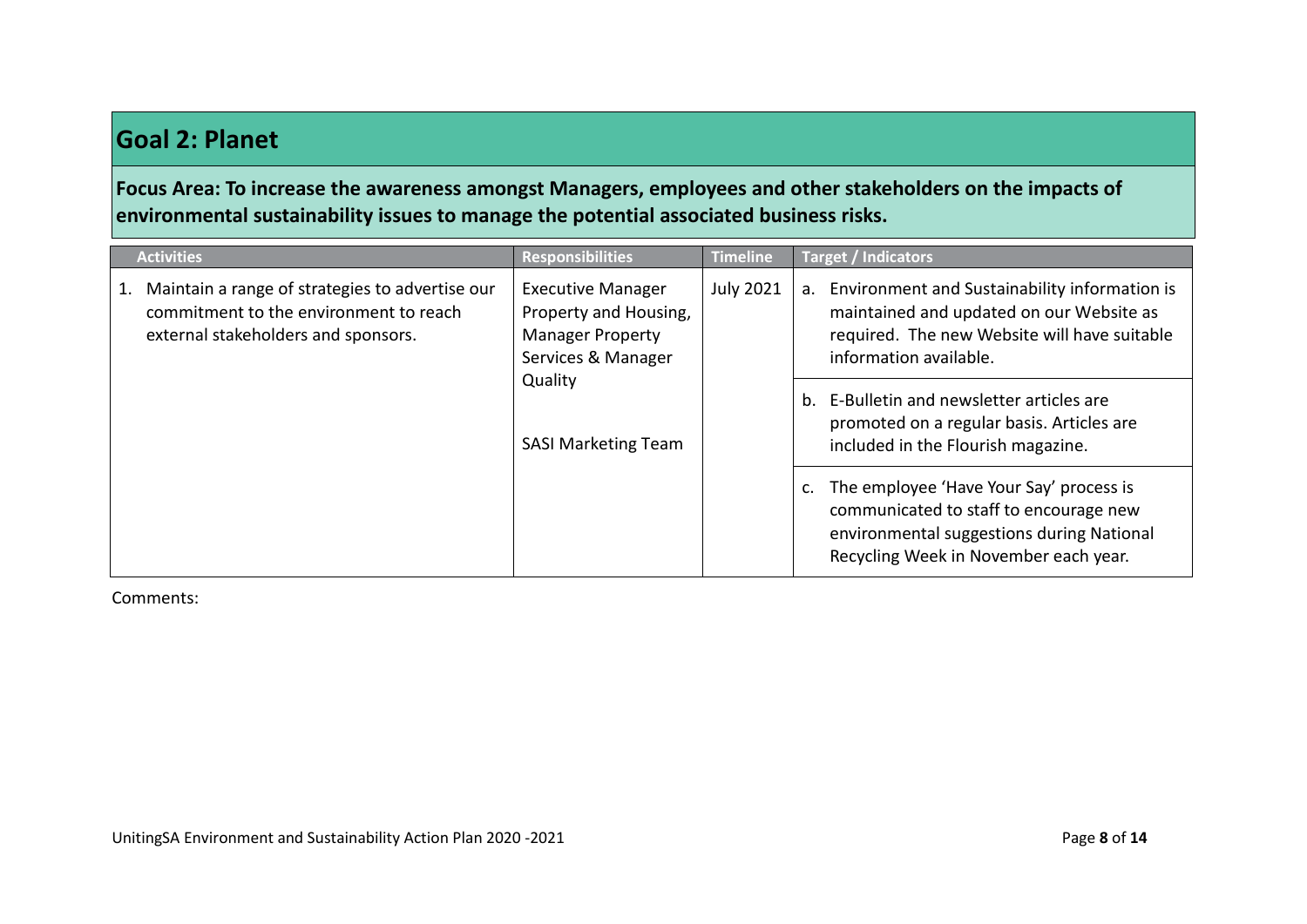# **Goal 3: Profit**

## **Focus Area: To grow UnitingSA's profitably and sustainably by ensuring all processes minimise energy and waste.**

|    | <b>Activities</b>                                                                                                                                                                      | <b>Responsibilities</b>                                                                          | <b>Timeline</b>  | <b>Target / Indicators</b>                                                                                                                                                                                                                                                                                                                                             |  |                                                                                                                               |
|----|----------------------------------------------------------------------------------------------------------------------------------------------------------------------------------------|--------------------------------------------------------------------------------------------------|------------------|------------------------------------------------------------------------------------------------------------------------------------------------------------------------------------------------------------------------------------------------------------------------------------------------------------------------------------------------------------------------|--|-------------------------------------------------------------------------------------------------------------------------------|
| 1. | Ensure that the findings and recommendations<br>from the sustainability on-site (UnitingSA<br>owned properties only) inspections are used to<br>benchmark performance and identify key | <b>Executive Manager</b><br><b>Property and Housing</b><br>& Manager Property<br><b>Services</b> | <b>July 2021</b> |                                                                                                                                                                                                                                                                                                                                                                        |  | Ongoing roll out of LED lighting upgrades and<br>a.<br>waste management strategies are improved in<br>consultation with Suez. |
|    | opportunities for improvement.                                                                                                                                                         |                                                                                                  |                  | b. Benchmarks are established internally using<br>SEE-Tick Program and reported to the Board.                                                                                                                                                                                                                                                                          |  |                                                                                                                               |
| 2. | Investigate the business case for switching to<br>renewable energy options.                                                                                                            | <b>Executive Manager</b><br><b>Property and Housing</b><br>& Manager Property<br><b>Services</b> | <b>July 2021</b> | Solar options are evaluated with all new<br>a.<br>redevelopments and building upgrades.                                                                                                                                                                                                                                                                                |  |                                                                                                                               |
| 3. | Evaluate the UnitingSA motor vehicle fleet in<br>relation to sustainable options e.g. measure<br>benefits from hybrid vehicle usage.                                                   | <b>Manager Property</b><br><b>Services</b>                                                       | <b>July 2021</b> | Ongoing assessments are completed to<br>a.<br>monitor hybrid vehicle usage, as well as<br>measure, reduce and offset greenhouse gas<br>emissions. Toyota runs a program that<br>facilitates this process e.g. tree planting offset<br>program. The SEE-Tick Program develops an<br>annual report of the fuel and vehicle related<br>omissions from our fleet vehicles. |  |                                                                                                                               |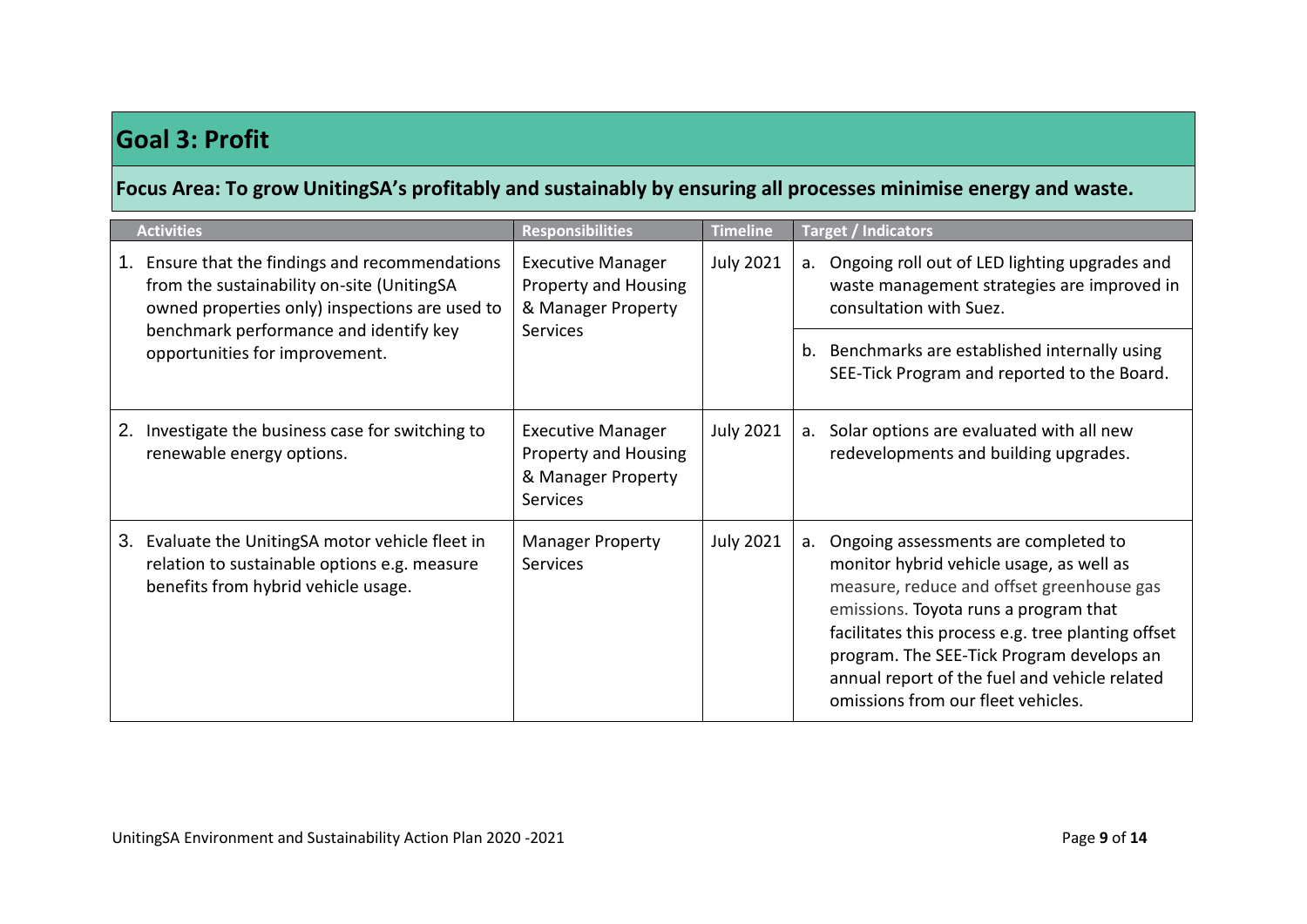# **Goal 4: Power**

**Focus Area: To minimise the impact on the environment from UnitingSA's use of energy, waste and finite resources.**

|    | <b>Activities</b>                                                                                                                                                                                                                                  | <b>Responsibilities</b>                                                                        | <b>Timeline</b>  | <b>Target / Indicators</b>                                                                                                                                                                                                                                                                                                                        |
|----|----------------------------------------------------------------------------------------------------------------------------------------------------------------------------------------------------------------------------------------------------|------------------------------------------------------------------------------------------------|------------------|---------------------------------------------------------------------------------------------------------------------------------------------------------------------------------------------------------------------------------------------------------------------------------------------------------------------------------------------------|
| 1. | Measure the carbon footprint of the<br>organisation. Develop procedures to capture<br>data for the carbon management system in<br>order to measure the carbon footprint of the<br>organisation on an ongoing basis.                                | <b>Manager Property</b><br>Services<br><b>Executive Manager</b><br><b>Property and Housing</b> | <b>July 2021</b> | The SEE-Tick Program is used to measure our<br>a.<br>carbon footprint and produce data to aid<br>corporate decision making.<br>Carbon footprint information is<br>b.<br>communicated in management and Board<br>Reports                                                                                                                           |
|    |                                                                                                                                                                                                                                                    |                                                                                                |                  | Environment key performance indicators are<br>established for future tracking and<br>benchmarking (i.e. increased % of total waste<br>being recycled; reduced % waste to landfill;<br>reduced % of total water consumption, water<br>consumption per person; \$ or % value of<br>supplies purchased from environmentally<br>preferred suppliers). |
| 2. | Ensure energy usage and waste management<br>systems in all building projects for UnitingSA<br>and subsidiaries site properties achieve<br>environmental building standards i.e. design,<br>water consumption in gardens and energy<br>ratings etc. | <b>Executive Manager</b><br><b>Property and Housing</b><br><b>Manager UnitingSA</b><br>Housing | <b>July 2021</b> | Standards including The Building Code of<br>a.<br>Australia (BCA) and other requirements e.g.<br>Managing energy use of air conditioners<br>$\circ$<br>Water heater installation requirements<br>$\circ$<br>6 star energy efficiency requirements for<br>$\circ$<br>new homes                                                                     |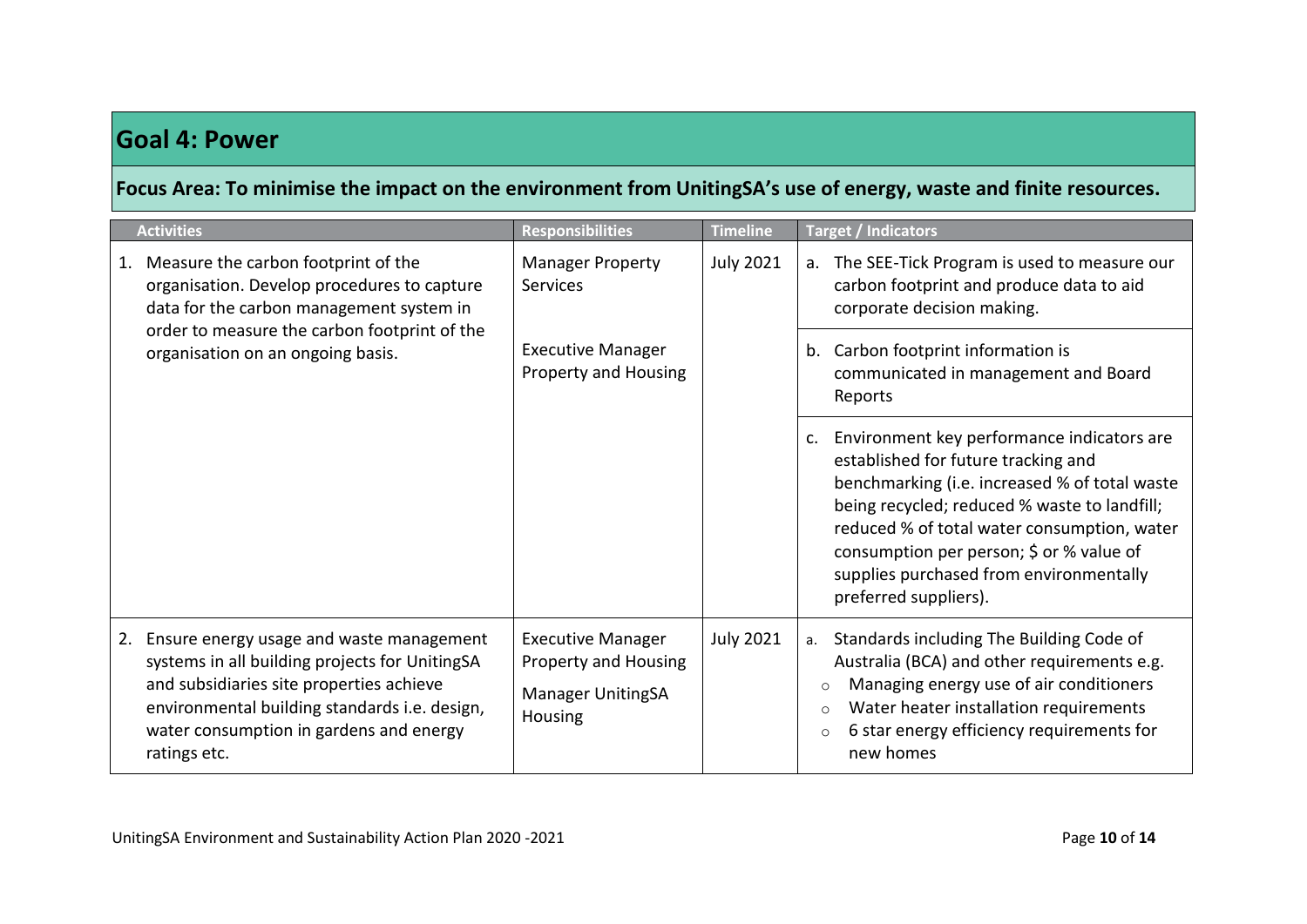|    |                                                                                                                                                                                                                |                                                          |                  | Household energy efficiency information &<br>$\circ$<br>advice.                                                                                                                                                                                                                                                                                                                                                                      |
|----|----------------------------------------------------------------------------------------------------------------------------------------------------------------------------------------------------------------|----------------------------------------------------------|------------------|--------------------------------------------------------------------------------------------------------------------------------------------------------------------------------------------------------------------------------------------------------------------------------------------------------------------------------------------------------------------------------------------------------------------------------------|
| 3. | Introduce appropriate waste management<br>processes at all sites with a view to maximising<br>re-cycling opportunities in order to minimise<br>waste to landfill.                                              | <b>Manager Property</b><br><b>Services</b>               | <b>July 2021</b> | a. All UnitingSA sites have a waste management<br>system that improves our resource use and<br>sustainability. Suez provide us with an annual<br>report which is incorporated into the SEE-Tick<br>Program                                                                                                                                                                                                                           |
| 4. | Conduct a waste and water management<br>awareness campaign for employees e.g. single<br>flush toilets replaced by dual flush, use of<br>water efficient appliances and gradual changes<br>to water management. | <b>Manager Property</b><br>Services & Manager<br>Quality | <b>July 2021</b> | a. Promote environmental initiatives during<br>National Recycling Week which is held in<br>November each year. Strategies would<br>include:<br>Providing employees with SEE-Tick<br>Program data<br>Promoting 'Have Your Say' environment<br>suggestions<br>Sending ideas to the 'Sustainability' email<br>address re environment issues or<br>concerns observed at sites<br>Emailing links to relevant information and<br>resources |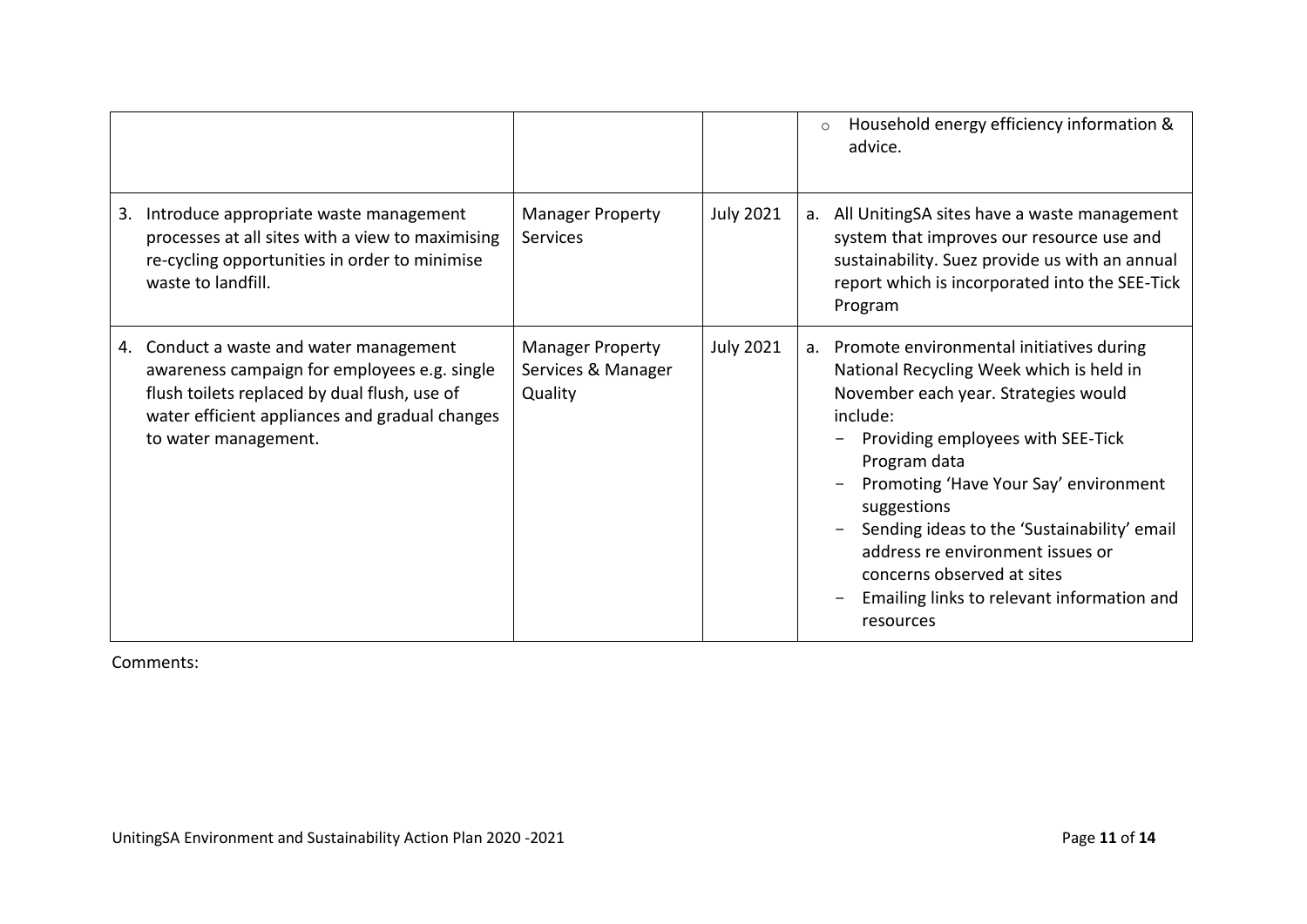# **Goal 5: Products**

**Focus Area: To ensure that UnitingSA supplies and suppliers are consistent with our environmental objectives and to consider the introduction of "green" products/services.**

| <b>Activities</b>                                                                                                                                                                                                                                                                                        | <b>Responsibilities</b>                                                                | <b>Timeline</b>  | <b>Target / Indicators</b>                                                                                                                                                                                                                                      |
|----------------------------------------------------------------------------------------------------------------------------------------------------------------------------------------------------------------------------------------------------------------------------------------------------------|----------------------------------------------------------------------------------------|------------------|-----------------------------------------------------------------------------------------------------------------------------------------------------------------------------------------------------------------------------------------------------------------|
| Review all major suppliers (materials,<br>stationery etc.) to ascertain if there are more<br>environmentally responsible alternatives<br>within the same price range. Consider highest<br>energy and water efficiency standards when<br>purchasing new white goods, IT products and<br>other appliances. | <b>Manager Information</b><br>Technology<br><b>Manager Property</b><br><b>Services</b> | <b>July 2021</b> | A regular tender process of all major suppliers<br>a.<br>is conducted to ensure there is no major<br>conflict with the organisation's environmental<br>objectives.<br>Standard environmental clauses are<br>$h_{-}$<br>incorporated into contracting processes. |
| Where possible, use readily biodegradable<br>ingredients that minimise environmental<br>impact for cleaning, hand washing and laundry<br>use etc.                                                                                                                                                        | <b>Manager Property</b><br><b>Services</b><br><b>WH&amp;S Manager</b>                  | <b>July 2021</b> | Biodegradable products are used in the<br>a.<br>majority of sites including all Aged Care sites.                                                                                                                                                                |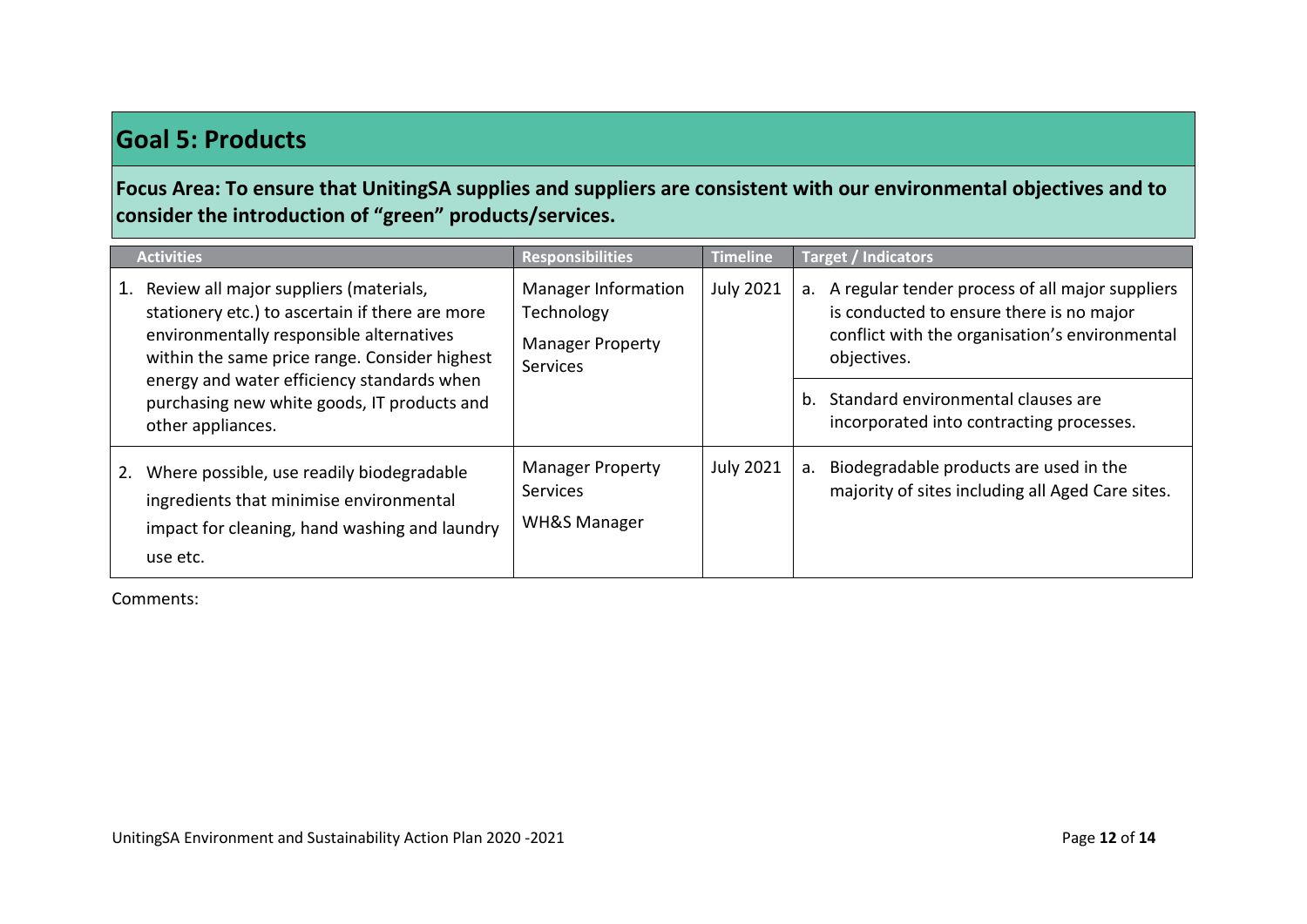# **Goal 6: Policy**

**Focus Area: To ensure that UnitingSA meets all necessary environmental compliance requirements and that appropriate environmental policies and procedures are put in place.**

|    | <b>Activities</b>                                                                              | <b>Responsibilities</b>                                                        | <b>Timeline</b>  | <b>Target / Indicators</b>                                                                                                                                                     |                                                                                             |
|----|------------------------------------------------------------------------------------------------|--------------------------------------------------------------------------------|------------------|--------------------------------------------------------------------------------------------------------------------------------------------------------------------------------|---------------------------------------------------------------------------------------------|
| 1. | Develop 'Sustainable Procurement Guidelines'<br>for tenders and contracts that meet financial, | <b>Manager Property</b><br><b>Services</b><br>safety and quality requirements. | <b>July 2021</b> | Guidelines are included in all tender<br>$a_{-}$<br>documents.                                                                                                                 |                                                                                             |
|    |                                                                                                |                                                                                |                  | b. Environment and Sustainability Policy is<br>reviewed on a regular basis to comply with<br>community standards and legislative<br>requirements. Last reviewed November 2016. |                                                                                             |
| 2. | Procurement activities meet organisational<br>environmental requirements.                      | <b>Manager Property</b><br><b>Services</b>                                     | <b>July 2021</b> | The Procurement Procedure and processes are<br>a.<br>updated as required to ensure they meet<br>organisational environmental requirements.<br>Policy review due in May 2023.   |                                                                                             |
| 3. | Allocate budget for key projects and new<br>environmental initiatives.                         | <b>Executive Manager</b><br><b>Property and Housing</b><br>& Manager Quality   |                  | <b>July 2021</b>                                                                                                                                                               | Sustainability initiatives annual action plan<br>а.<br>developed and communicated to staff. |
|    |                                                                                                |                                                                                |                  |                                                                                                                                                                                | The 'SEE-Tick Program' information report<br>b.<br>available on Intranet.                   |